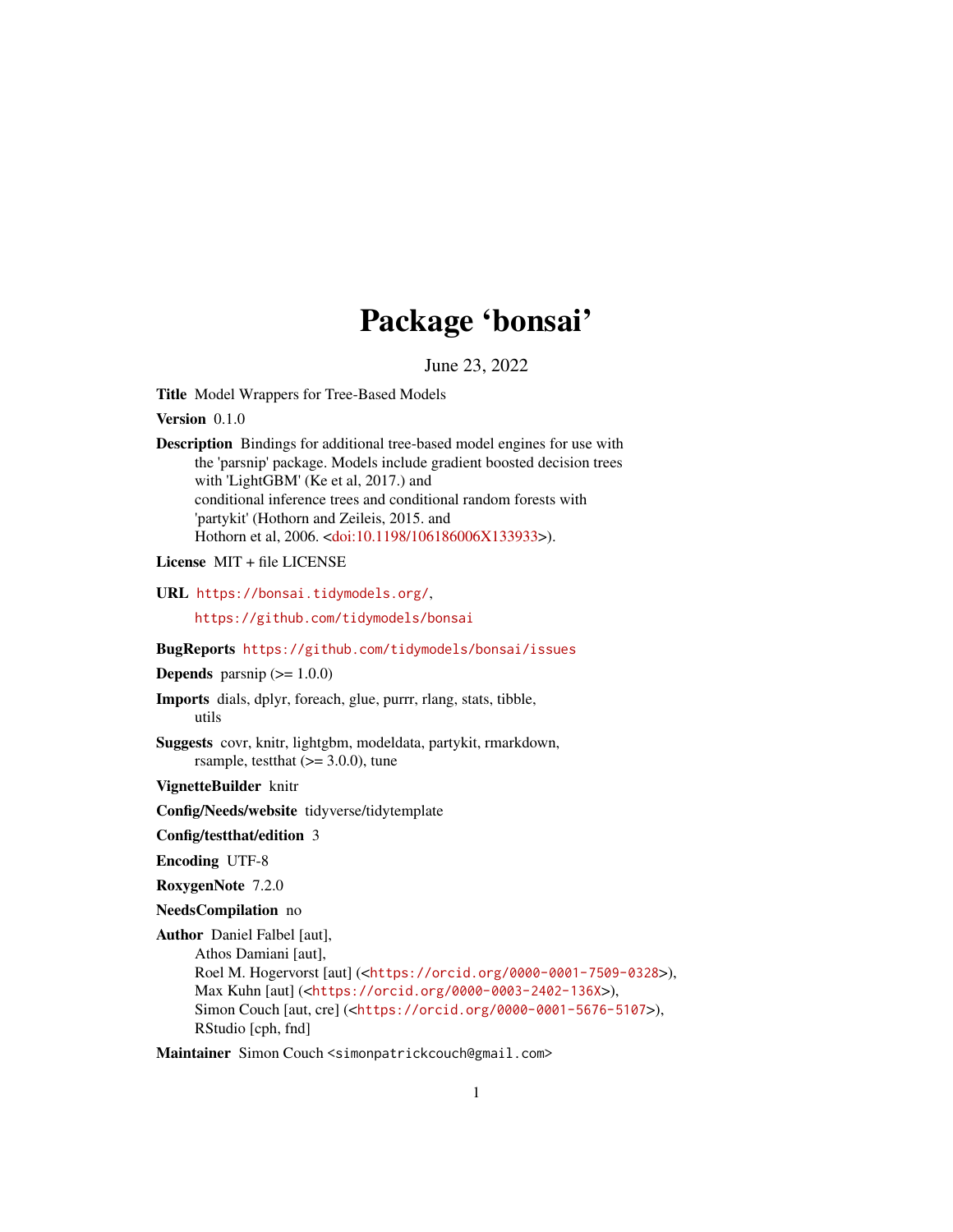<span id="page-1-0"></span>Repository CRAN Date/Publication 2022-06-23 07:20:02 UTC

### R topics documented:

|--|

**Index** [3](#page-2-0)

bonsai-package *bonsai: Model Wrappers for Tree-Based Models*

#### Description

Bindings for additional tree-based model engines for use with the 'parsnip' package. Models include gradient boosted decision trees with LightGBM (Guolin et al, 2017. [doi:10.5555/3294996.3295074\)](https://doi.org/10.5555/3294996.3295074) and conditional inference trees and conditional random forests with partykit (Hothorn and Zeileis, 2015. [doi:10.5555/2789272.2912120](https://doi.org/10.5555/2789272.2912120) and Hothorn et al, 2006. [doi:10.1198/106186006X133933\)](https://doi.org/10.1198/106186006X133933).

#### Author(s)

Maintainer: Max Kuhn <max@rstudio.com> [\(ORCID\)](https://orcid.org/0000-0003-2402-136X)

Authors:

- Daniel Falbel <dfalbel@curso-r.com>
- Athos Damiani <adamiani@curso-r.com>
- Roel M. Hogervorst <hogervorst.rm@gmail.com> [\(ORCID\)](https://orcid.org/0000-0001-7509-0328)
- Simon Couch <simonpatrickcouch@gmail.com> [\(ORCID\)](https://orcid.org/0000-0001-5676-5107)

Other contributors:

• RStudio [copyright holder, funder]

#### See Also

Useful links:

- <https://bonsai.tidymodels.org/>
- <https://github.com/tidymodels/bonsai>
- Report bugs at <https://github.com/tidymodels/bonsai/issues>